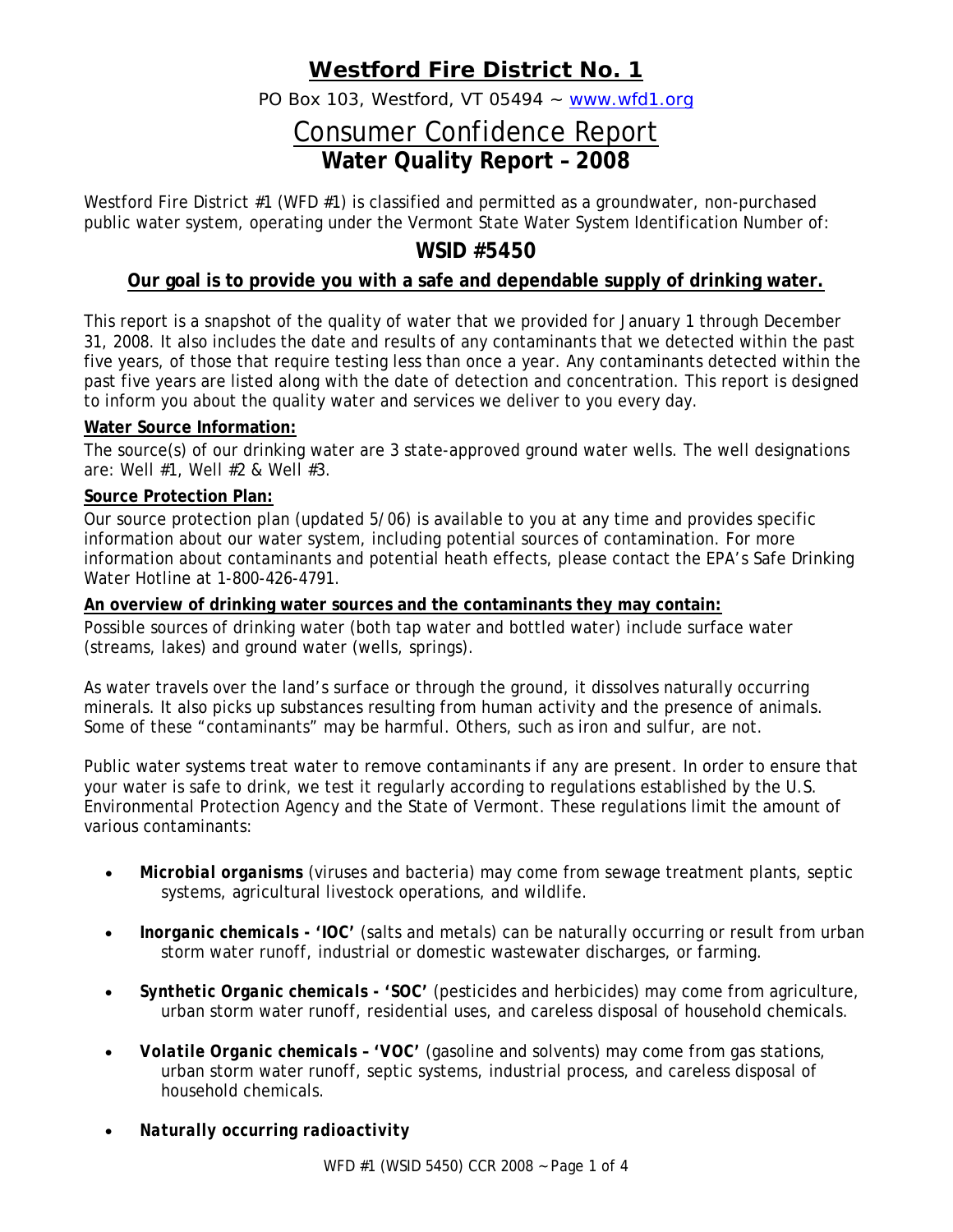# **WATER QUALITY DATA**

#### **Terms and Abbreviations:**

In the following tables you may find terms you might not be familiar with. To help you better understand these terms we have provided the following definitions:

**Maximum Contamination Level Goal (MCLG):** The level of a contaminant in drinking water below which there is no known or expected risk to health. MCLG's allow for a margin of safety.

**Maximum Contamination Level (MCL):** The highest level of a contaminant that is allowed in drinking water. MCL's are set as close to the MCLG's as feasible using the best available treatment.

**Maximum Residual Disinfectant Level Goal (MRDLG):** The level of a drinking water disinfectant below which there is no known or expected risk to health. MRDLG's do not reflect the benefits of disinfectants in controlling microbial contaminants.

**Maximum Residual Disinfectant Level (MRDL):** The highest level of a disinfectant allowed in drinking water. Addition a disinfectant may help control microbial contaminants.

**Action Level:** The concentration of a contaminant, which, if exceeded, triggers treatment or other requirements, which a water system must follow.

**90th Percentile:** Ninety percent of the samples are below the action level. (Nine of ten sites sampled were at or below this level).

**Treatment Technique (TT):** A process aimed to reduce the level of a contaminant in drinking water.

**Parts per million (ppm) or Milligrams per liter (mg/l):** (one penny in ten thousand dollars)

Parts per billion (ppb) or Micrograms per liter ( $\mu$ g/l): (one penny in ten million dollars)

**Picocuries per liter (pCi/L):** a measure of radioactivity in water

**Nephelometric Turbidity Unit (NTU):** NTU is a measure of the clarity of water. Turbidity in excess of 5 NTU is just noticeable to an average person.

**Running Annual Average (RAA):** Annual Level of Disinfection By-products (i.e. chlorination)

**N/A:** Not applicable

The table(s) below lists all the drinking water contaminants that were detected during the 2008 calendar year. It also includes the date and results of any contaminants that we detected within the past five years, of those which require testing less than once a year. The presence of these contaminants in the water does not necessarily show that our water poses a health risk.

#### **Violation(s) that occurred during Calendar Year 2008**

| <b>Compliance Period</b><br>Analysis<br>Category<br>туре |  |  |  |  |  |  |  |  |  |
|----------------------------------------------------------|--|--|--|--|--|--|--|--|--|
| No Violations During Calendar Year 2008                  |  |  |  |  |  |  |  |  |  |

We are required to monitor our drinking water for specific contaminants on a regular basis. Results of regular monitoring are an indicator of whether or not our drinking water meets health standards. The table above indicates any drinking water violations we incurred during 2008. A failure to perform required monitoring means we cannot be sure of the quality of our water during that time in which we did not perform required monitoring. WFD #1 has an excellent history of adhering closely to the rules & regulations regarding required water testing.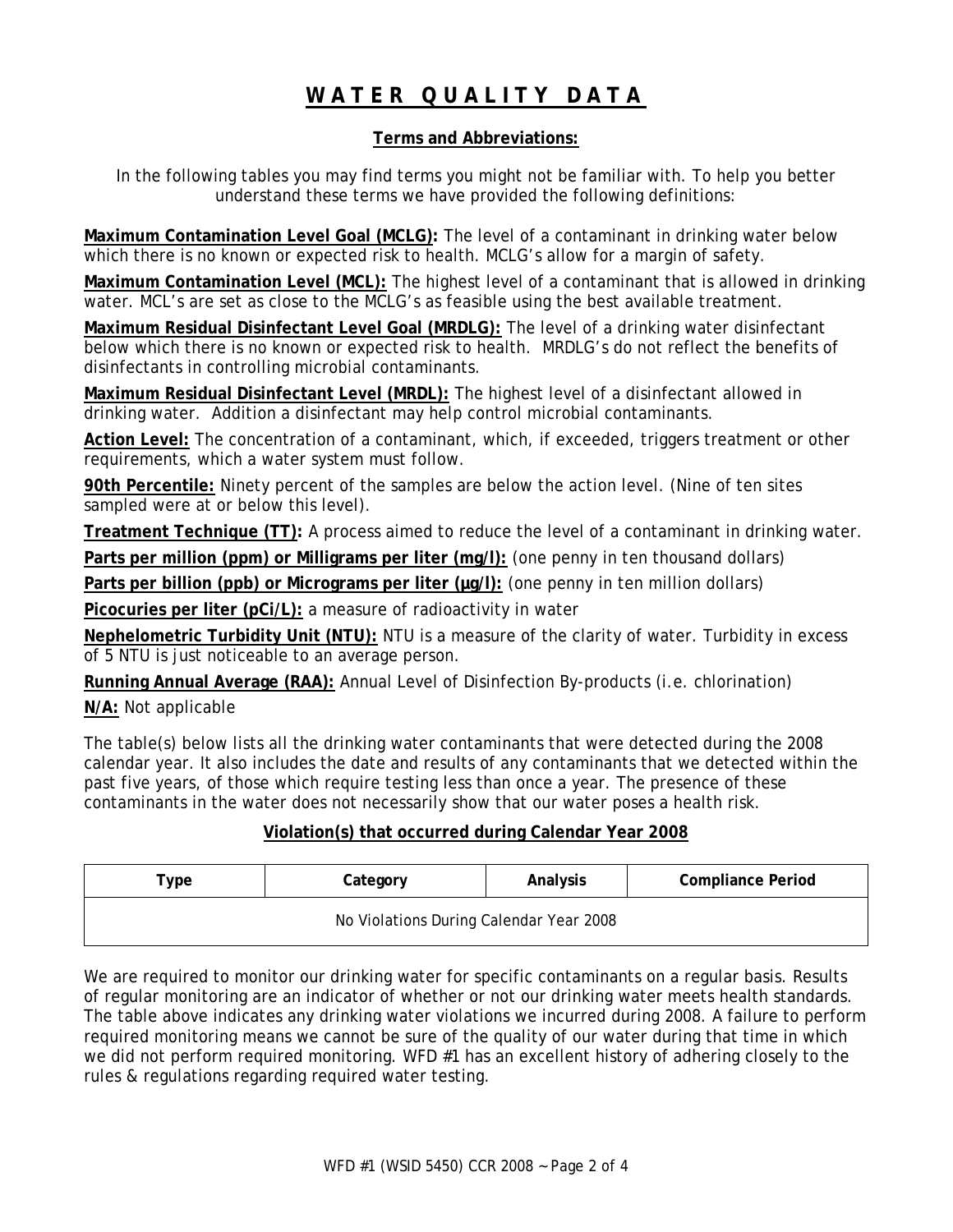### **WATER QUALITY DATA**

#### **Level of Detected Contaminants**

| <b>MCLG</b><br>Microbiological<br>MCL<br>Result<br><b>Typical Source</b> |  |  |  |  |  |  |  |  |
|--------------------------------------------------------------------------|--|--|--|--|--|--|--|--|
| No Detected Results During Calendar Year 2008                            |  |  |  |  |  |  |  |  |

| Chemical<br>Contaminant | Collection<br>Date | Highest<br>Value | Range            | Unit | <b>MCL</b>     | <b>MCLG</b> | Likely source of detected<br>contaminant                                                              |
|-------------------------|--------------------|------------------|------------------|------|----------------|-------------|-------------------------------------------------------------------------------------------------------|
| Barium                  | 10/27/2005         | .051             | $.037 -$<br>.051 | ppm  | $\overline{2}$ | 2           | Discharge of drilling wastes;<br>discharge from metal<br>refineries; erosion of natural<br>deposits.  |
| Nitrate (as N)          | 3/30/2008          | 0.07             | 0.07             | ppm  | 10             | 10          | Runoff from fertilizer use;<br>leaching from septic tanks,<br>sewage; erosion of natural<br>deposits. |
| Turbidity               | 4/1/2005           | 5.73             | $0.08 -$<br>5.73 | NTU  | $\cdot$ 1      |             | Soil Runoff/ Air Content                                                                              |
| <b>Iron</b>             | 4/1/2005           | 0.141            | 0.141            | MG/L | .3             |             |                                                                                                       |

#### **Turbidity Note:**

Turbidity has no health effects. However, turbidity can interfere with disinfection & provide a medium for microbial growth. Turbidity may indicate the presence of disease-causing organisms. These organisms include: bacteria, viruses and parasites that can cause symptoms such as nausea, cramps, diarrhea and occasional headaches.

| Level of Detected Contaminants, Cont'd |
|----------------------------------------|
|----------------------------------------|

| Regulated<br><b>Radionuclides</b>                    | Collection<br>Date | Highest<br>Value | Range | Unit  | <b>MCL</b> | <b>MCLG</b> | Likely source of detected<br>contaminant |
|------------------------------------------------------|--------------------|------------------|-------|-------|------------|-------------|------------------------------------------|
| Gross Alpha,<br>including RA & U,<br>excluding RN    | 4/1/2005           | 1.9              | 1.9   | pCi/L | N/A        | N/A         |                                          |
| Gross Alpha,<br>including RA,<br>excluding RN &<br>U | 9/16/2002          | 1.9              | 1.9   | pCi/L | 10         | $\mathbf 0$ |                                          |
| Radium,<br>226 & 228<br>Combined                     | 9/16/2002          | 0.22             | 0.22  | pCi/L | 5          | $\mathbf 0$ | Erosion of natural deposits.             |
| Radium - 226                                         | 9/16/2002          | 0.06             | 0.06  | pCi/L | 5          | 0           |                                          |
| Radium - 228                                         | 9/16/2002          | 0.16             | 0.16  | pCi/L | 5          | 0           |                                          |